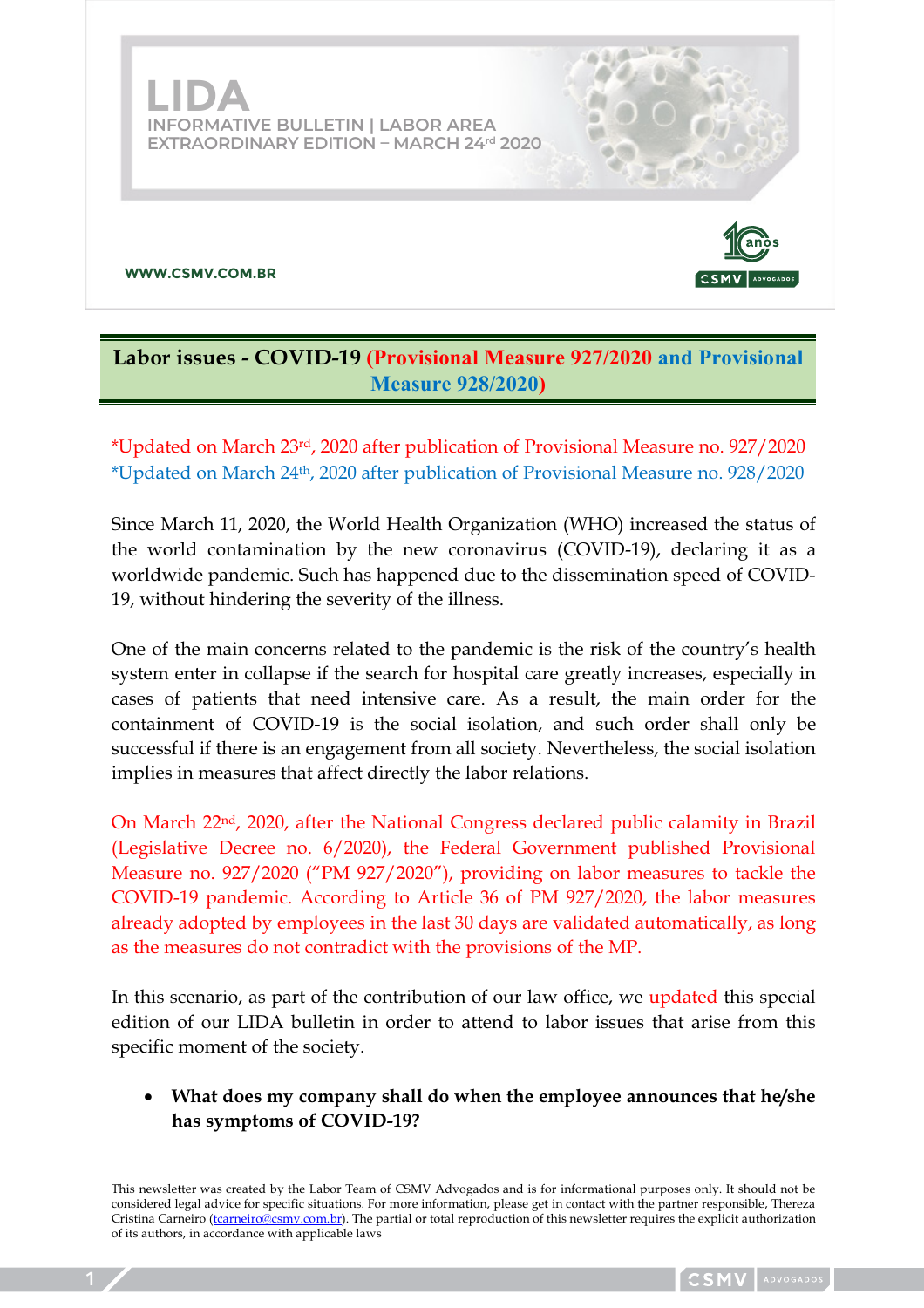

The employee that shows any symptom associated with COVID-19 shall be oriented to look for the medical services for an assessment and examination of COVID-19. The employer shall treat the situation with discretion, in order to safeguard the employee from any kind of discrimination.

• **Can the company demand a medical examination in order to confirm COVID-19? If the employee refuses to do the exam, what should the employer do?**

The company cannot force its employee to do the medical exam, considering that only the local health managers have the legal right to demand the mandatory medical examination (art. 3º, §7º, item III, Brazilian Law No. 13,979/2020)

If the employee refuses to be examined, we recommend granting to such employee a paid leave in order to avoid his/her exposure to other employees. With strong evidence that the employee has COVID-19 (e.g., has traveled abroad, has had close contact with a positive COVID-19 person, has shown the symptoms disclosed by public authorities), it is possible to request in Court for the State to determine to such employee to be examined, according to art. 3º, item III, of the Brazilian Law No. 13,979/2020.

# • **While the result of the exam for the confirmation of COVID-19 is not ready yet, how should the employer proceed with the employee?**

During the period between the medical examination for the confirmation of COVID-19 and its outcome, the absence of the employee shall be considered as a justified absence, according to the art. 3º, §3º, of the Brazilian Law No. 13,979/2020.

• **In case the exam is positive for COVID-19, what shall the company do?**

If the exam is positive, the employee probably shall receive medical orientation to be in isolation. Due to the high demand for COVID-19 diagnostic tests, it is possible that the employee will be instructed to return home and remain in isolation only, without the effective diagnostic test to confirm the eventual contagion. In any case, the company shall request the presentation of the respective medical certificate to be registered and his justified absence accounted.

In addition, the company shall verify if there was any close contact from such sickened employee to other employees, clients and/or third parties, in order to verify if it is necessary to suggest additional medical examination and to inform the health authorities (as per art. 5º, of the Brazilian Law No. 13,979/2020).

This newsletter was created by the Labor Team of CSMV Advogados and is for informational purposes only. It should not be considered legal advice for specific situations. For more information, please get in contact with the partner responsible, Thereza Cristina Carneiro (*tcarneiro@csmv.com.br*). The partial or total reproduction of this newsletter requires the explicit authorization of its authors, in accordance with applicable laws

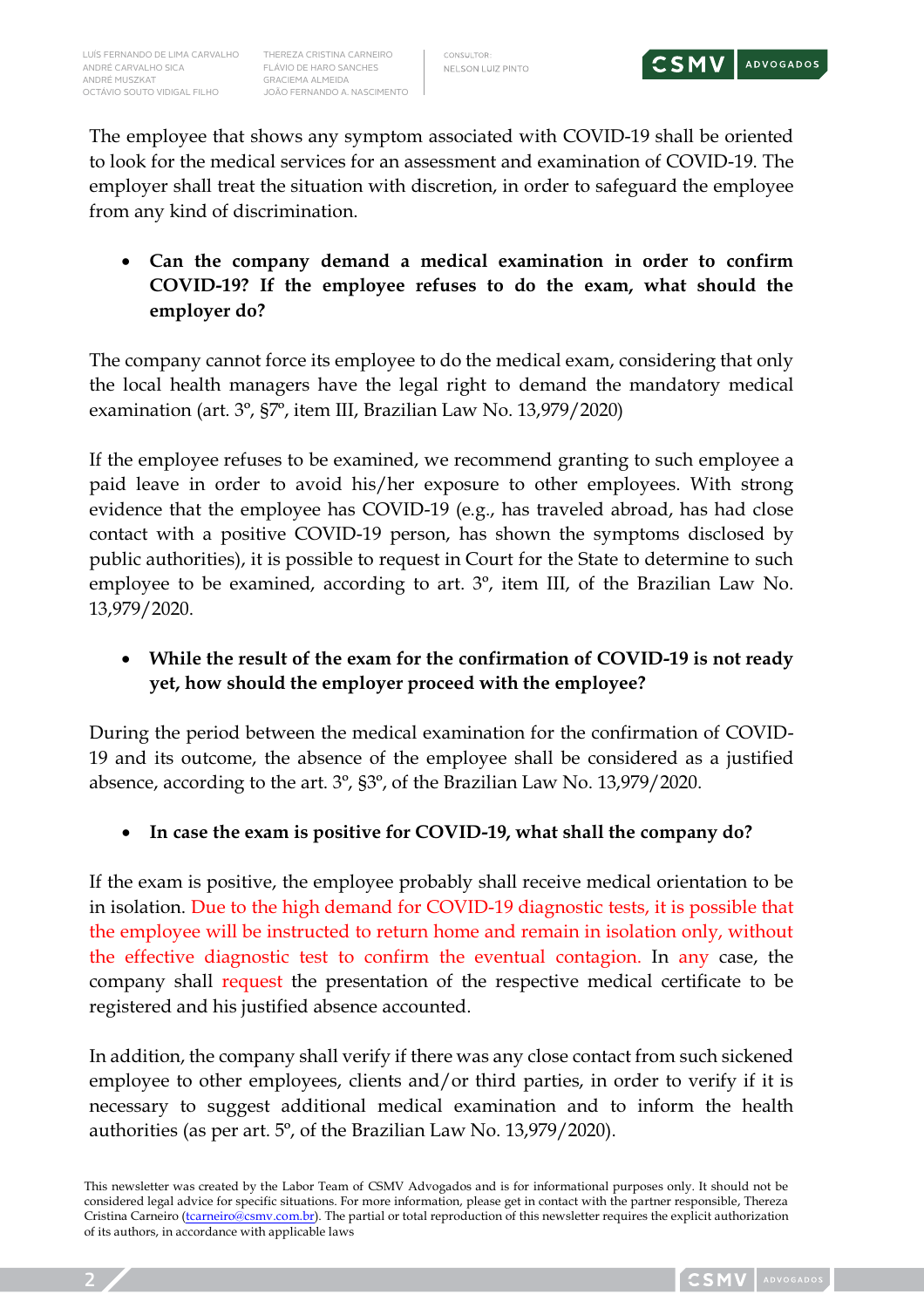

# • **How should the withdrawal of the employee and payment happen during his/her recovery?**

The medical certificate shall appoint the necessary period of withdrawal. Such period shall be considered as a justified absence for labor, according to art. 3º, §3º, of the Brazilian Law No. 13,979/2020. If the period of withdrawal is above 15 (fifteen) days, the employee shall be directed to the Brazilian Social Security Institute (INSS)1 for the receival of the common sickness aid.

• **What is the quarantine and the isolation due to the COVID-19? Who shall determine which case is applicable? How shall the company proceed in such cases?**

Quarantine is the period in which there is restriction of activities or segregation of people suspected from contamination in order to avoid the possible contamination or dissemination of the virus.

Isolation is the segregation of the sickened people or baggage, means of transportation, goods or parcels affected, in order to avoid the contamination or the dissemination of the virus. The Ministry of Health determines the recommendation to be of total isolation for a period of 14 (fourteen) days, and such period may be extended for 14 (fourteen) more days if the medical exam indicates the risk of contamination.

The determination of quarantine or isolation is made by the Ministry of Health and, under the Ministry's orientation, by the local health managers.

The worker in quarantine or in isolation shall have justified absences, according to the aforementioned item.

### • **What shall happen if the employee does not have COVID-19, but lives with a person with positive COVID-19?**

Ordinance No. 356/2020 from the Ministry of Health indicates the possibility to determine the isolation of those close to people with positive COVID-19. Therefore, it shall be requested to the employee to present the respective medical orientation of isolation in his domicile, in order to the employee be exempted from his activities with

<sup>&</sup>lt;sup>1</sup> We inform that Brazilian Law No. 13,979/2020 determines that only the absences from the isolation period and quarantine shall be considered as justified absence, without mentioning if the employer or the INSS shall bear the expenses of the withdrawal period longer than 15 (fifteen days). Therefore, we adopt the understanding of art. 59, of Brazilian Law No. 8,213/91, which provides for the granting of sickness aid when work incapacity exceeds 15 days.

This newsletter was created by the Labor Team of CSMV Advogados and is for informational purposes only. It should not be considered legal advice for specific situations. For more information, please get in contact with the partner responsible, Thereza Cristina Carneiro (*tcarneiro@csmv.com.br*). The partial or total reproduction of this newsletter requires the explicit authorization of its authors, in accordance with applicable laws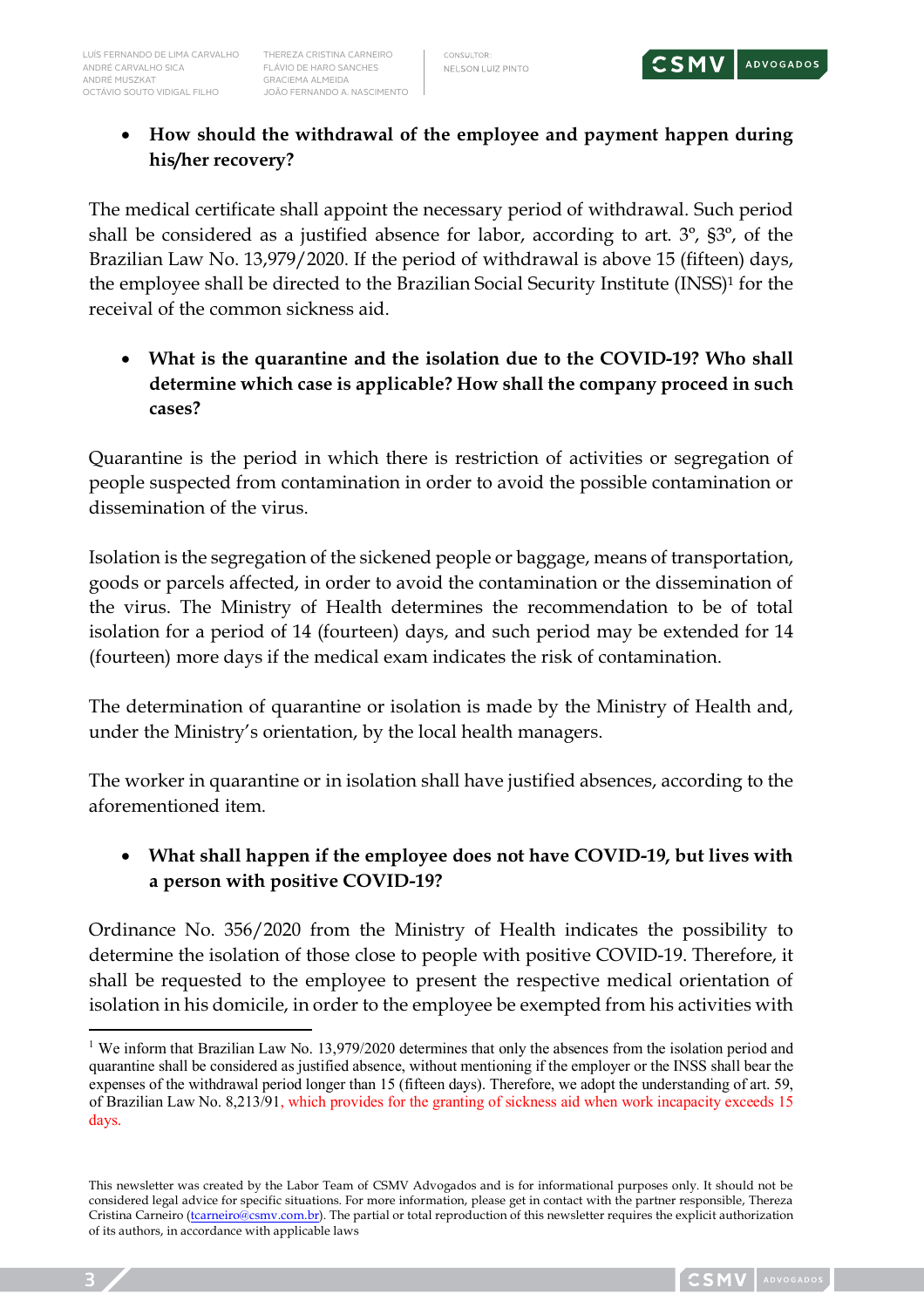THEREZA CRISTINA CARNEIRO FLÁVIO DE HARO SANCHES GRACIEMA ALMEIDA JOÃO FERNANDO A. NASCIMENTO CONSULTOR: NELSON LUIZ PINTO



justified absence.

• **The employer is obliged to suspend his commercial activities, leaving his employees without work?**

So far, municipal and state governments have published decrees determining or recommending the suspension of non-essential services as a measure to restrict the movement of people. In general, face-to-face service in stores and all events and / or places that involve agglomerations will remain closed, except in relation to establishments considered essential (such as supermarkets, bakeries, gas stations, etc.). Under Decree no. 10,282/2020, which regulates Law nº 13,979/2020, public services and essential services<sup>2</sup> are those indispensable to meet the urgent needs of the community. In other words, the absence of those services endanger survival, health or population security.

The period and extension of these measures must be confirmed through municipal or state legislation. In São Paulo city, for example, Decree no. 59.285/2020 determined the closure of commercial establishments and event venues until April 5th. This suspension does not apply to markets, animal feed stores, bakeries, restaurants, cafeterias and gas stations. Additionally, the State of São Paulo Government issued Decree No. 64,862, recommending the closure of malls, shopping center and gyms by April 30<sup>th</sup>.

For those establishments where there is no determination to suspend services, the Ministry of Health has reinforced the adoption of measures to reduce the risk of transmission in community areas. The Ministry has also reinforced social isolation as

<sup>&</sup>lt;sup>2</sup> The decree indicates as essential service: (i) health care, including medical and hospital services; (ii) social assistance and assistance to the vulnerable population; (iii) public and private security services, including surveillance, custody and custody of prisoners; (iv) national defense and civil defense; (v) intercity, interstate and international passenger transportation and passenger transportation by taxi or application; (vi) telecommunications and internet; (vii) call center service; (viii) water collection, treatment and distribution; (ix) sewage and garbage collection/treatment; (x) generation, transmission and distribution of electricity and gas; (xi) public lighting; (xii) production, distribution, commercialization and delivery, carried out in person or through electronic commerce, of health, hygiene, food and beverage products; (xiii) funeral services; (xiv) custody, use and control of radioactive substances, nuclear equipment and materials; (xv) phytosanitary surveillance and sanitary certifications; (xvi) prevention, control and eradication of plant pests and animal disease; (xvii) inspection of food, products and derivatives of animal and vegetable origin; (xviii) international agricultural surveillance; (xix) air, water and land traffic control; (xx) bank clearing, credit and debit card networks, ATMs and other in-person services from financial institutions; (xxi) postal services; (xxii) transportation and delivery of cargo in general; (xxiii) services related to information technology and data processing (data center) to support other activities provided for in this Decree; (xxiv) tax and customs inspection; (xxv) cash transportation; (xxvi) environmental inspection; (xxvii) production, distribution and sale of fuels and derivatives; (xxviii) monitoring of constructions and dams that may pose a security risk; (xxix) survey of analysis of geological data; (xxx) capital and insurance markets; (xxxi) care for animals in captivity; (xxxii) advisory activity in response to ongoing and urgent demands; (xxxii) medicalexpert activities related to the general summary of social security and social assistance; (xxxiv) medical-expert activities related to the characterization of impediments; and (xxxv) other Federal Medical Expert services indispensable to meet the urgent needs of the community.

This newsletter was created by the Labor Team of CSMV Advogados and is for informational purposes only. It should not be considered legal advice for specific situations. For more information, please get in contact with the partner responsible, Thereza Cristina Carneiro (*tcarneiro@csmv.com.br*). The partial or total reproduction of this newsletter requires the explicit authorization of its authors, in accordance with applicable laws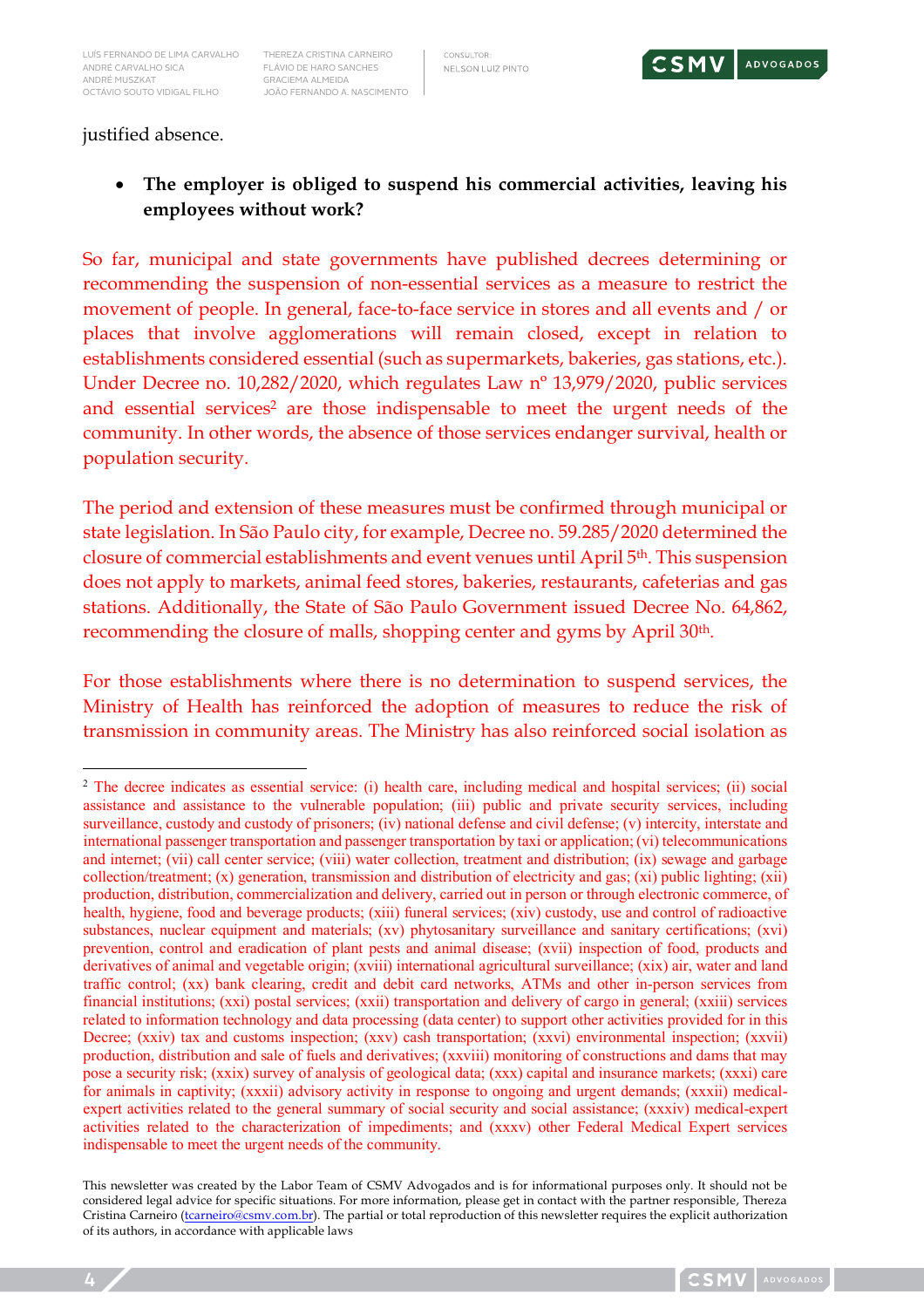

a measure of flattening the contamination curve, such as meetings held virtually, cancel or postpone non-essential trips, implementation of home office and adoption of alternative or flexible hours to avoid peak hours.

We recommend that all business travels should be avoided, especially to regions in which there are high risk of contamination (such as China and Europe), in order to avoid the employer to be strictly liable if the employee is contaminated in such travel. We note that PM 927/2020 expressly provides that contamination by COVID-19 will not be considered an occupational disease, **except upon proof of causal link**. In other words, the company must take precautionary and preventive measures to remove possible responsibilities.

We observe that the adoption of such security measures also aims to respect the principle of the social responsibility of the company, as provided by art. 170 of the Brazilian Federal Constitution, which determines the responsibilities of the company before the community in which it operates, promoting and respecting the rights and interests of the society.

#### • **What shall happen if the Government determines the suspension of my business activities?**

The company shall follow the Government's determination, according to the terms and orientations set forth therein. So far, despite the suspension of services of numerous establishments, there is no definition by the Government (municipal, state or federal) how the situation of the employees shall be in such period. In the absence of law, the obligation to pay the salaries shall maintain, since the company in entirely liable for the business risk.

Acknowledging the state of public calamity declared by Legislative Decree No. 6/2020 and that the situation may render a collapse in the economy, there is an expectation that the Federal Government will provide aid packages to companies in this period.

After the return of the labor activities, it shall be possible, according to art. 61, §3º, of Brazilian Consolidation of Labor Laws ("CLT"), to demand the compensation from the days that the work was interrupted, up to 2 (two) hours per day, in a period of up to 45 (forty-five) days per year, provided that there is prior authorization from the Ministry of Economy.

In case the company closes whether by its choice or by determination from the Government, alternatives were regulated under PM 927/2020 to allow the viability of the company's business in this period, as well as the preservation of employment

This newsletter was created by the Labor Team of CSMV Advogados and is for informational purposes only. It should not be considered legal advice for specific situations. For more information, please get in contact with the partner responsible, Thereza Cristina Carneiro (*tcarneiro@csmv.com.br*). The partial or total reproduction of this newsletter requires the explicit authorization of its authors, in accordance with applicable laws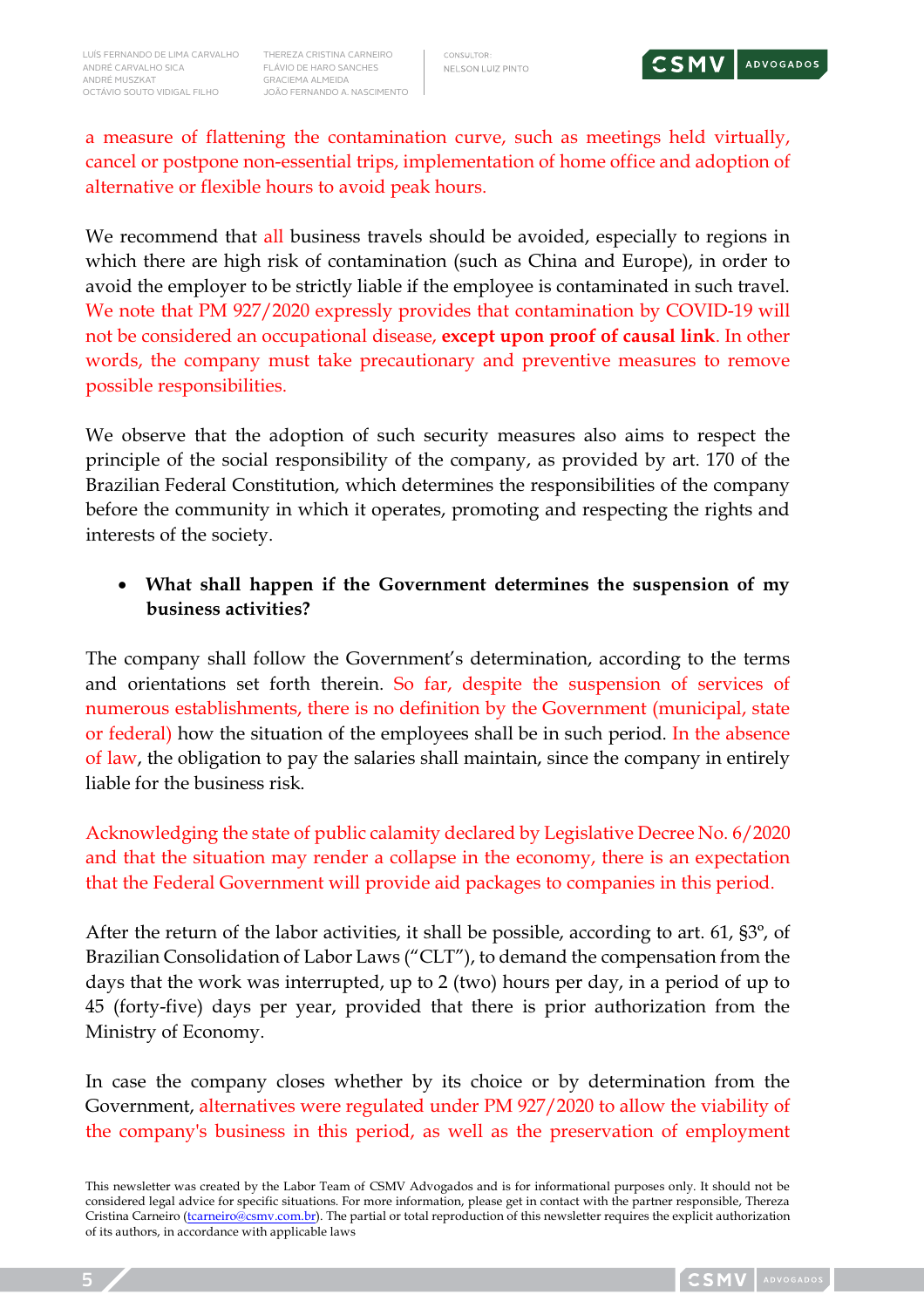CONSULTOR: NELSON LUIZ PINTO



#### relations and income.

• **What safety measures can be made and demanded by the company, on a dayto-day basis?**

Following the instructions from the Ministry of Health, due to the means of contamination of COVID-19 (by touching), the companies and employers must disinfect objects and surfaces frequently touched (e.g. doorknobs, handrails, cellphones), and adopt measures to enforce the health and safety orientations for its employees. In such matter, we suggest that the companies that have their Internal Commission for the Prevention of Accidents ("CIPA") and Specialized Services in Security Engineer and Labor Medicine ("SESMT") hold meetings in an adequate environment (to avoid any crowding), with the registry of the minutes of such specific deliberations in relation to the pandemic situation. Furthermore, the companies must reinforce all the cleaning, hygiene and precautions to reduce contagion.

Nevertheless, according to the Ministry of Health, the company shall provide places in which the employees wash their hands frequently, alcohol-based hand sanitizer 70% (seventy per cent), gloves and disposable paper towels. Instructions to employees to keep their distance between themselves, not to share personal items and to cover their nose to mouth when sneezing and coughing.

We recommend, once again, that reminders be set to reinforce the importance of washing hands with soap and water and using alcohol-based hand sanitizer, as well as measures to raise workers' awareness with CIPA (Internal Commission on Accident Prevention). The employees that refuses to comply with such basic hygienic measures shall be warned and punished for not complying with security measures.

The prevention and protection measures shall be funded by the company.

#### • **Can the employer place his employees in home office?**

Yes. Home office (*teletrabalho*), as per the Brazilian labor law), is one of the exceptions for the control of the working hours, according to the Law No. 13,467/17, in its art. 75- A, B, C, D and E from CLT, when it comes to a work regime in which the provision of services is made mostly outside of the establishment of the employer, using information and communication technologies. The work shall be mostly or entirely outside from the company premises and without any control of the employee's working hours by the employer.

If there is any form of control, the work schedule shall be registered in a timecard and

This newsletter was created by the Labor Team of CSMV Advogados and is for informational purposes only. It should not be considered legal advice for specific situations. For more information, please get in contact with the partner responsible, Thereza Cristina Carneiro (*tcarneiro@csmv.com.br*). The partial or total reproduction of this newsletter requires the explicit authorization of its authors, in accordance with applicable laws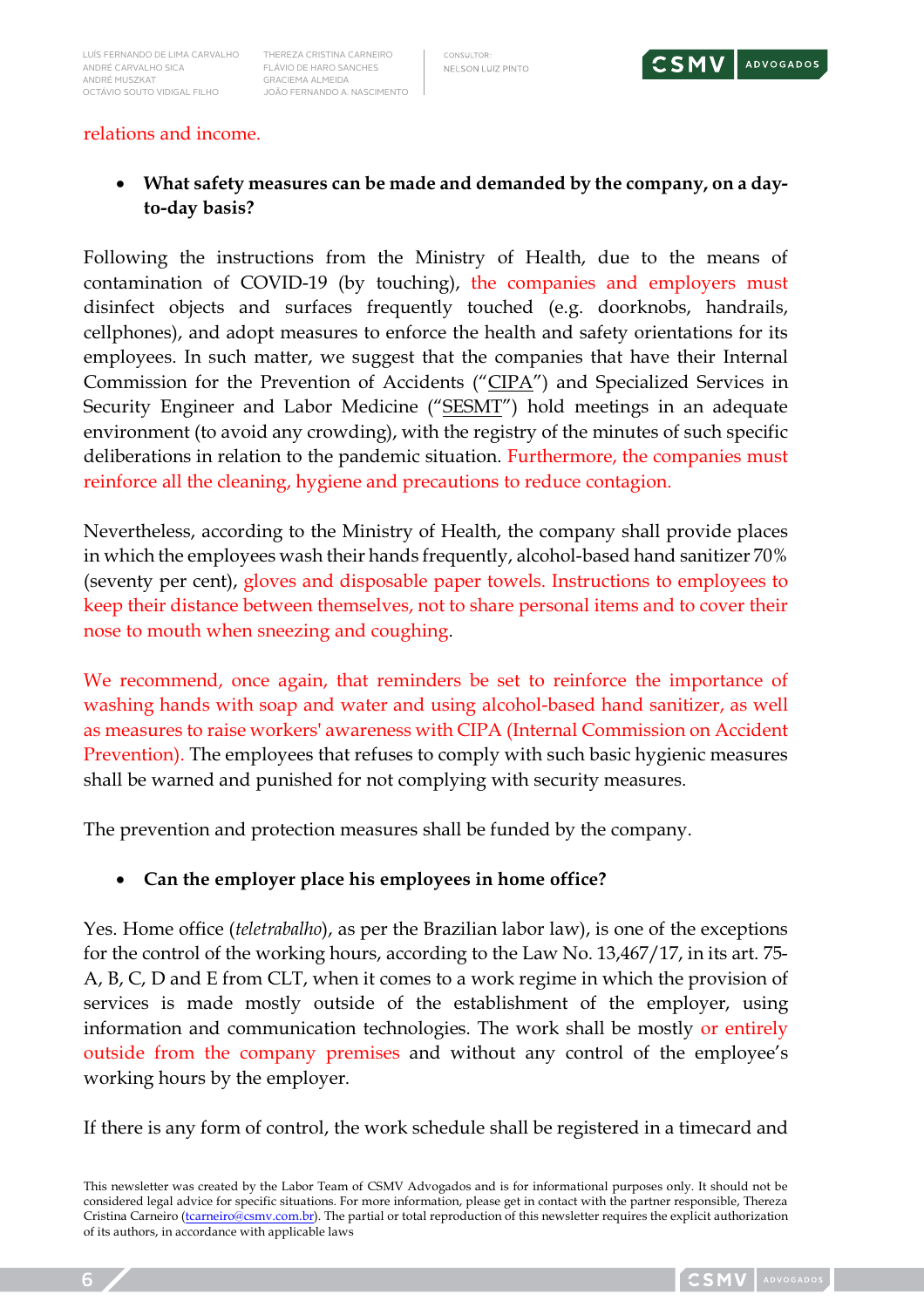FLÁVIO DE HARO SANCHES GRACIEMA ALMEIDA JOÃO FERNANDO A. NASCIMENTO



any extraordinary hours shall be paid by the employer. In this case, the render of remote services will not be "teleworking" for the purposes of Article 62, III, of the CLT but only a remote work with control of working hours.

According to PM 927/2020, during the period of public calamity, the employer may alter the employment agreement to telework, home office or remote work, regardless of the existence of a prior individual agreement. The employer must notify the employee at least 48 hours before the alteration. Interns and apprentices also apply to telework, home office or remote work.

Within thirty days of the alteration of the work arrangement, in the absence of express contractual provision, the parties must define to whom shall entitled the liability for the work equipment and if the company shall bear any extraordinary expense for the employee. In case the company provides the equipment and/or reimburse the employee, such amounts shall not be considered as salary.

If the employee has not the necessary infrastructure for remote work, the employer can supply the equipment on a free lease basis and pay for infrastructure services; if this is not possible, the PM 927/2020 presumes that the employee is at the employer's disposal during the normal working hours.

The period in which the employee uses communication applications and softwares, aside the normal working hours, will not be considered as overtime.

By being performed outside of the company, the law demands that the employer provides guidelines to its employees regarding safety measures and occupational medicine in order to avoid "sickness and work accidents". Thus, we recommend that the employee shall be oriented and sign a term of responsibility. The guidance should include prevention measures for COVID-19.

The company shall verify the possibility to begin working in home office, considering the inner safety measures and the provision of technology for such work.

• **And to those employees in which the activities is incompatible with home office? What should the company do?**

The companies that perform activities incompatible with home office shall adopt other measures to reduce the movement of its employees, in compliance with the orientation of the Ministry of Health, in order to avoid the infection from COVID-19, according to PM 927/2020. There are several ways to treat the situation, and the company shall assess which one is compatible to its business and to its economic health, such as:

This newsletter was created by the Labor Team of CSMV Advogados and is for informational purposes only. It should not be considered legal advice for specific situations. For more information, please get in contact with the partner responsible, Thereza Cristina Carneiro (*tcarneiro@csmv.com.br*). The partial or total reproduction of this newsletter requires the explicit authorization of its authors, in accordance with applicable laws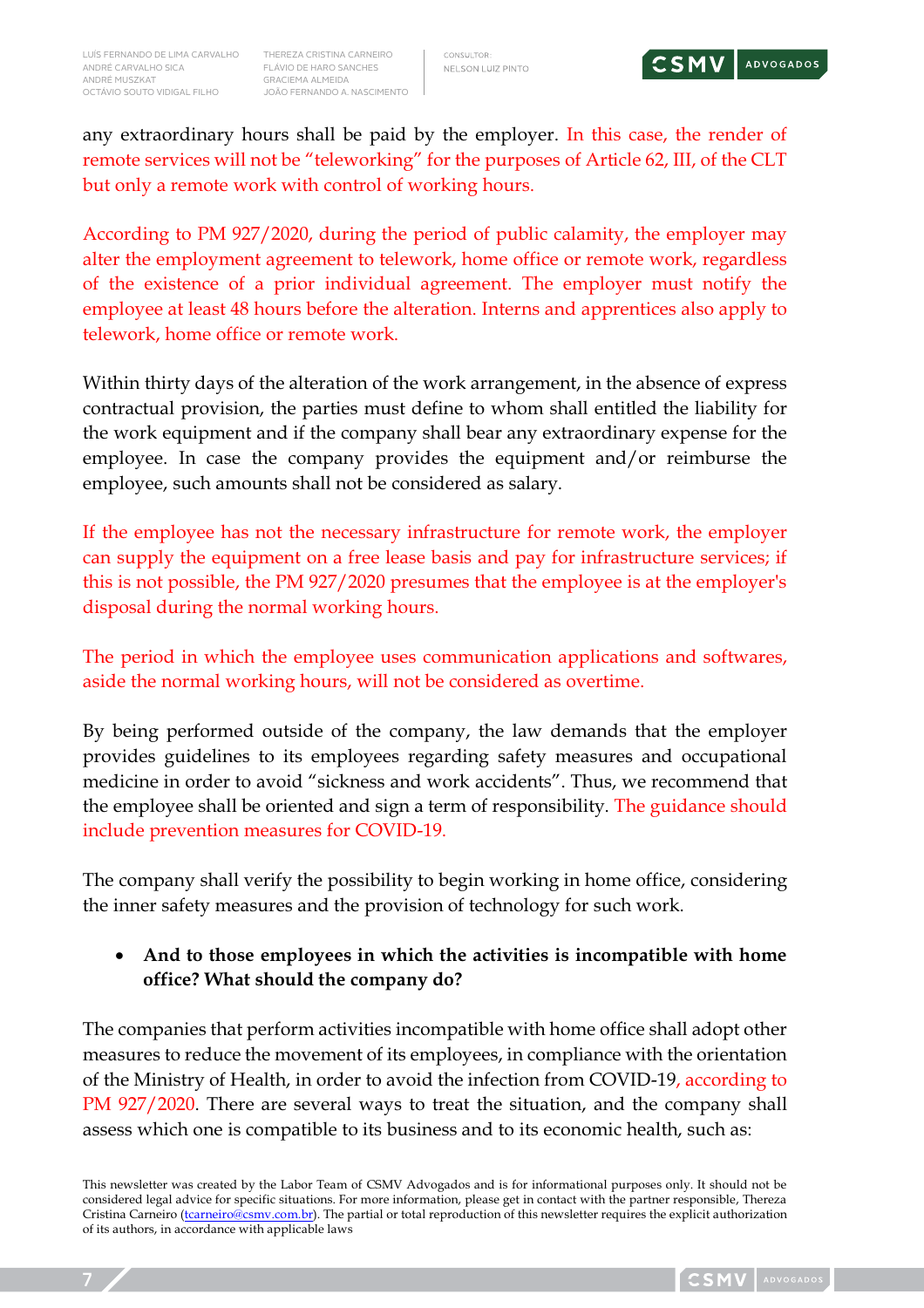

### **a) Flexibilization of the working hours**

The employer could adopt measures to adjust the working hours, such as changing the entrance and exit hours (in order to not coincide with the hush hours), reduce the working hours of the employee without changing its salary, adoption of compensation systems of the working hours (bank of hours). To avoid any further problem, we recommend that the flexibilization of the working hours shall be negotiated previously with the workers union.

According to PM 927/2020, the companies are allowed to anticipate day-offs of nonreligious holidays, with 48 hours' notice. Religious holidays day-offs may be brought forward with the employee's written consent.

In addition, the interruption of work may apply through a bank of hours, established by formal individual or collective agreement, with compensation in up to 18 months starting at the end of public calamity.

### **b) Paid leave**

The employer shall grant paid leave to is employees, considering the situation of public health emergency due to the COVID-19. In such case, the labor agreements shall be interrupted, and the payment of the salaries shall be maintained. If the leave is longer than 30 (thirty) days, the employee will lose its rights to proportional vacation and the new acquisition period of such vacation shall restart from his return, as per art. 133, III, from CLT.

# **c) Anticipate employee vacation**

The PM 927/2020 exceptionally allows anticipating the employees' vacations, even if they have not completed 12 months of acquisition period. To concede vacation in advance, the employer must notify (in writing) the employee with at least 48 hours in advance. The minimum period of vacation is of 5 (five) calendar days. Parties may negotiate future vacation periods, also in writing. The concession of vacation must prioritize the COVID-19 risk-group employees.

The vacation pay shall be made until the fifth business day of the month following the start of the vacation (within the same period as the normal salary pay), and the company may choose to pay the additional 1/3 vacation after concession of vacation, until December,  $20<sup>th</sup>$ , when the 13th salary is paid.

This newsletter was created by the Labor Team of CSMV Advogados and is for informational purposes only. It should not be considered legal advice for specific situations. For more information, please get in contact with the partner responsible, Thereza Cristina Carneiro (*tcarneiro@csmv.com.br*). The partial or total reproduction of this newsletter requires the explicit authorization of its authors, in accordance with applicable laws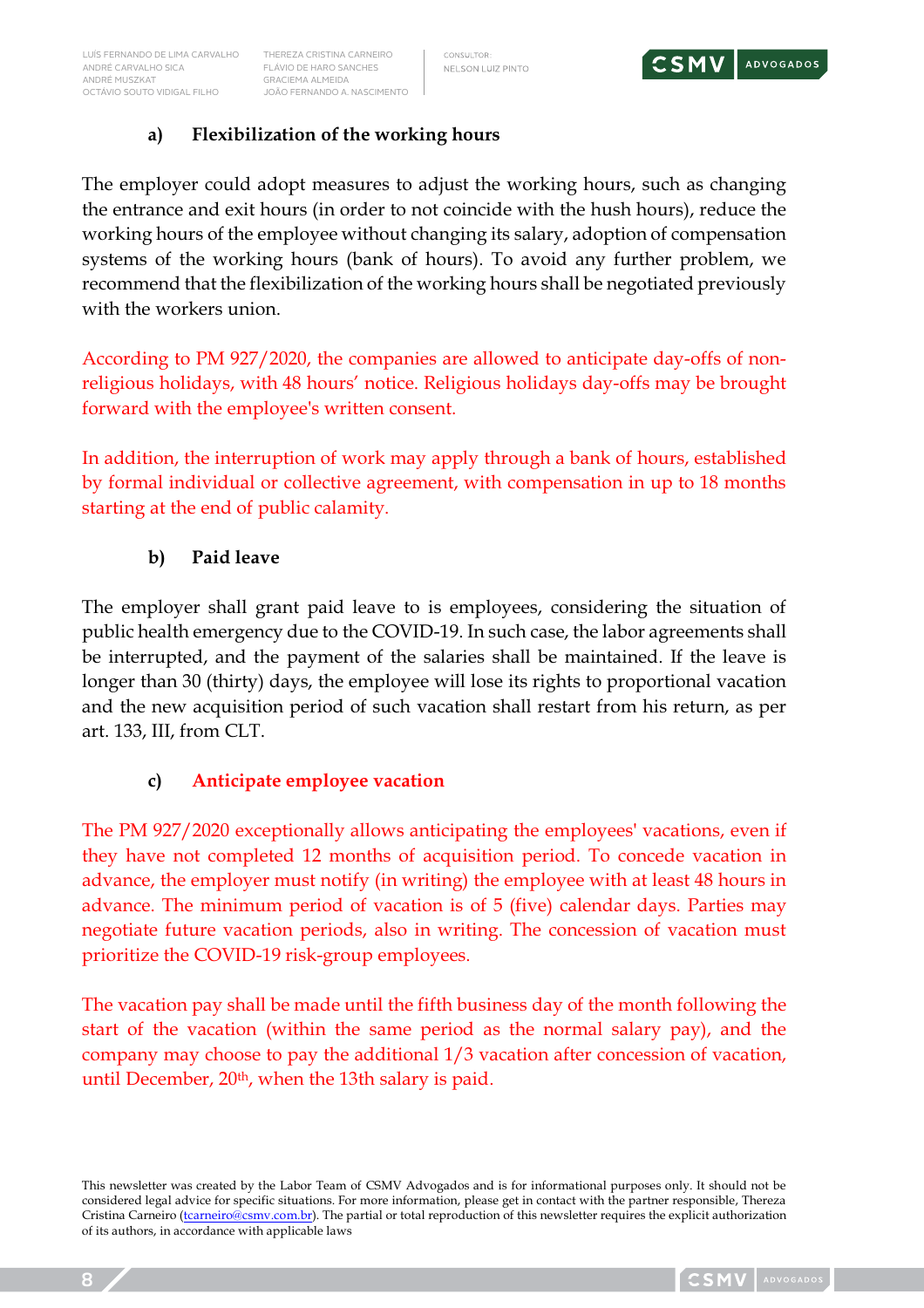THEREZA CRISTINA CARNEIRO FLÁVIO DE HARO SANCHES GRACIEMA ALMEIDA JOÃO FERNANDO A. NASCIMENTO

### **d) Joint vacation**

Joint vacation concession extends to all employees or a particular sector or branch. The PM 927/2020 extinguishes the obligation of a minimum limit of the duration of joint vacation and the maximum limit of annual vacation. The PM 927/2020 also allow companies to grant joint vacation with 48 hours' notice to employees, dismissing the report to the Ministry of Economy and workers' unions.

#### **e) Suspension of the employment agreement or salary reduction**

After several critics to the Federal Government, at the end of March 23rd, 2020, it was published the new Provisional Measure no. 928/2020, canceling Article 18 of PM 927/2020, which stated about "guidance of the worker for qualification".

In general, PM 927/2020 allowed the suspension of the employment agreement for up to four months. The suspension is conditioned to the subscription of the employee in a course or a professional qualification program through distance learning offered by the employer or by qualifying entities. The parties could negotiate the suspension individually. The period of suspension should be registered in employee' Work and Social Security Card.

During this period, the employer might grant a monthly compensatory aid, without salary nature, in an amount defined with the employee. The employee would continue to receive the benefits granted by the employer. If the course is not awarded or if the employee remains working, the suspension would be void.

Even with Article 18 of PM 927/2020 being immediately revoked after the publication of PM 928/2020, it should be noted that the situation of *force majeure* due to the state of public calamity, in accordance with Article 501 of CLT, and Article 1st of PM 927/2020, which means the company may conduct a salary reduction in accordance with Article 503 of CLT (reduction up to 25% of salary), or, upon union negotiation, the company shall negotiate possible suspension of the labor agreement (*layoff*) or reduction of the salary with the respective reduction of the working hours, according to art. 7º, item IV, of the Brazilian Federal Constitution. Considering it is a drastic alternative that the company may adopt, and due to the direct impact over the salaries of its employees, the negotiation shall be done with caution with the respective union, and considering the allocation of further benefits for the employees.

It can be considered as "further benefits" the maintenance of the employment relation during the agreement period, as provided by PM 924/2020 for "job preservation" and "continuance of employment relation". As well as Article 611.-A, paragraph 3rd, of

This newsletter was created by the Labor Team of CSMV Advogados and is for informational purposes only. It should not be considered legal advice for specific situations. For more information, please get in contact with the partner responsible, Thereza Cristina Carneiro (*tcarneiro@csmv.com.br*). The partial or total reproduction of this newsletter requires the explicit authorization of its authors, in accordance with applicable laws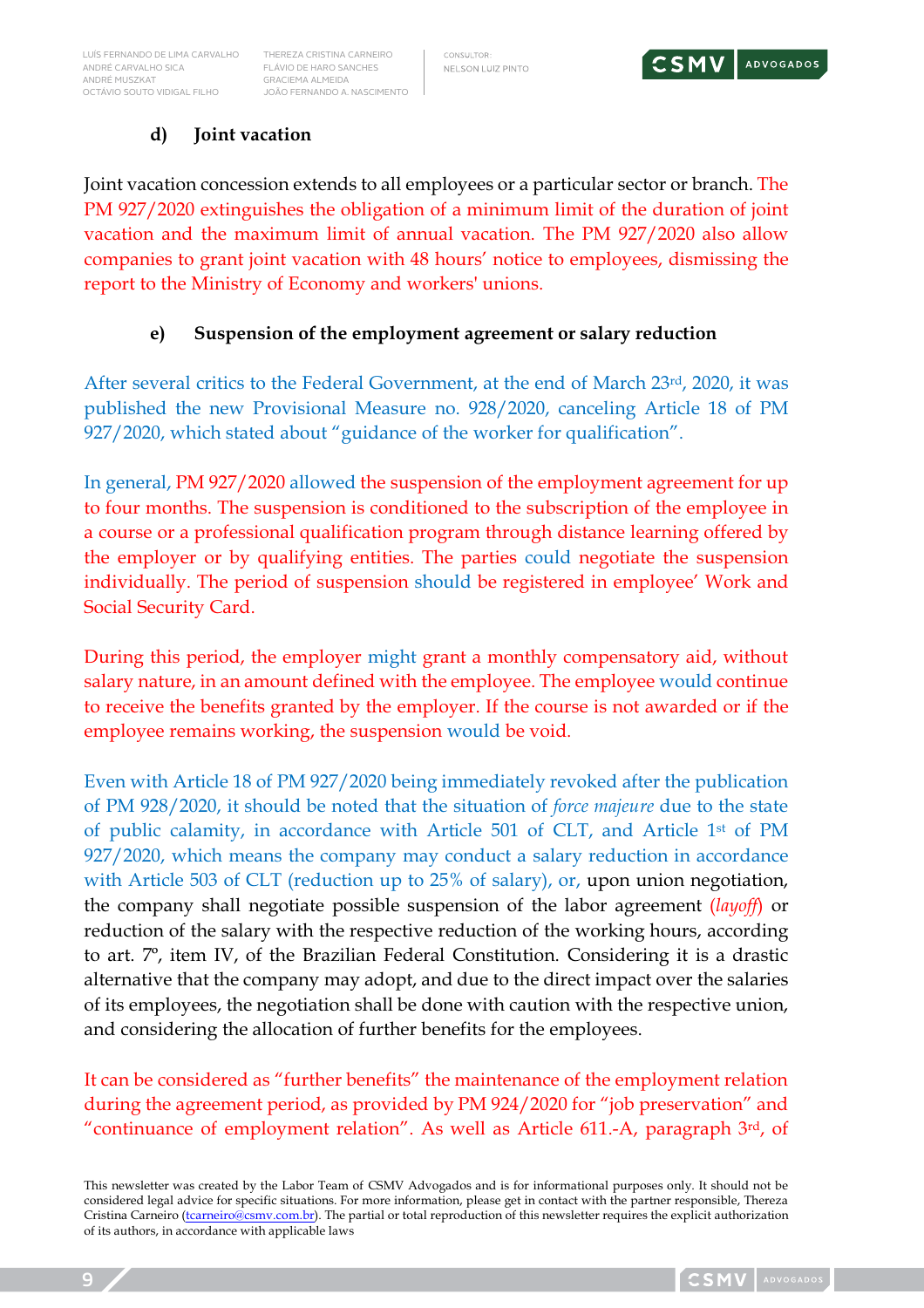CLT, which provides "protection of employees against dismissal unmotivated during the term of the collective agreement".

Any harsher alteration of the employment contract should be conducted through negotiation with the workers union and the draft of a collective bargaining agreement. The term of the collective bargaining agreement should be analyzed carefully.

### • **Which operations of the companies are affected on a daily basis due to PM 927/2020?**

# **a) Occupational Health and Safety**

During the period of public calamity, the PM 927/2020 suspended the obligation to carry out occupational medical examinations, except for dismissal examinations, carried out within 60 days of the closure of public calamity. It is excepted if the examination is essential to perform it immediately, or if there is an exam had been undertaken less than 180 days (in which case, a new exam is dismissed).

Periodic training of employees is also suspended, resuming within 90 days after the end of public calamity, or it might be carried out remotely.

The CIPA may be maintained until the end of public calamity, suspending the election in progress.

The PM 927/2020 expressly provides that contamination by COVID-19 will not be considered an occupational disease, except upon proof of causal link.

# **b) Unemployment** Guarantee Fund ("FGTS")

The PM 927/2020 suspends the collection of the FGTS for the reference months of March, April and May of 2020. The obligation of collection of these 3 months resumes from July 2020, with payment in up to 6 monthly installments, with no increase of monetary adjustment or the applicable fine. To request the suspension, the employer must declare the required information by June,  $20<sup>th</sup>$ .2020. The declaration will be equivalent to a debt confession.

If the employment contract is terminated, the suspension will be resolved, and the employer must collect the FGTS immediately, including the 40% applicable fine.

#### **c) Labor inspection**

This newsletter was created by the Labor Team of CSMV Advogados and is for informational purposes only. It should not be considered legal advice for specific situations. For more information, please get in contact with the partner responsible, Thereza Cristina Carneiro (*tcarneiro@csmv.com.br*). The partial or total reproduction of this newsletter requires the explicit authorization of its authors, in accordance with applicable laws